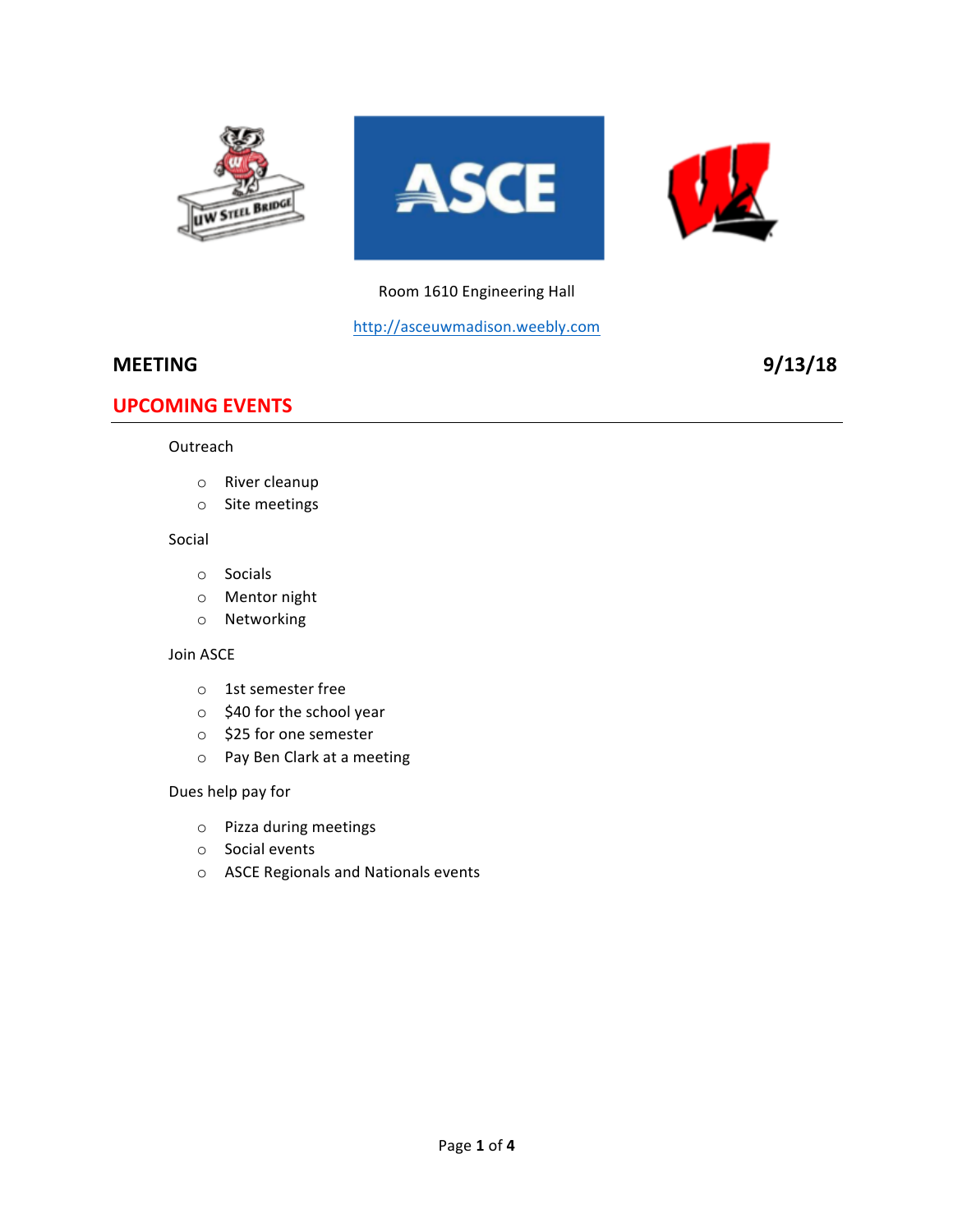### **OFFICER INTRODUCTIONS**

**President**- Alison Pagel **Vice President- John Wallace Treasurer**- Ben Clark **Deputy Treasurer- Trevor Powell Program Director-** Christian Kirchberg **Outreach Co-chairs-** Madeline Fontaine, Phil Brunstad **Fundraising Co-chairs-** Zach Brady, Danielle Mischke, Ryan Williams **Secretary-** Brenden Polkinghorn **Mentor Co-chairs**- Christian Kirchberg, Bill Brauer **Sports Chair-** Shawn McCluskey, Trevor Powell Webmaster- Bill Brauer **Social Co-chairs**- Brenden Polkinghorn, Ryan Williams

## **NEW MEMBER ICEBREAKER**

#### Nametag game

### **UPCOMING ACTIVITIES**

Kimberly Horn info session

o September 24 7 pm

Hensel Phelps info session

o September 19 7 pm

### **FUNDRAISING**

**Nitty Cup Night** 

 $\circ$  October 11<sup>th</sup>

Apparel

# **SPORTS COCHAIRS**

Possible fee

Polling for sport for semester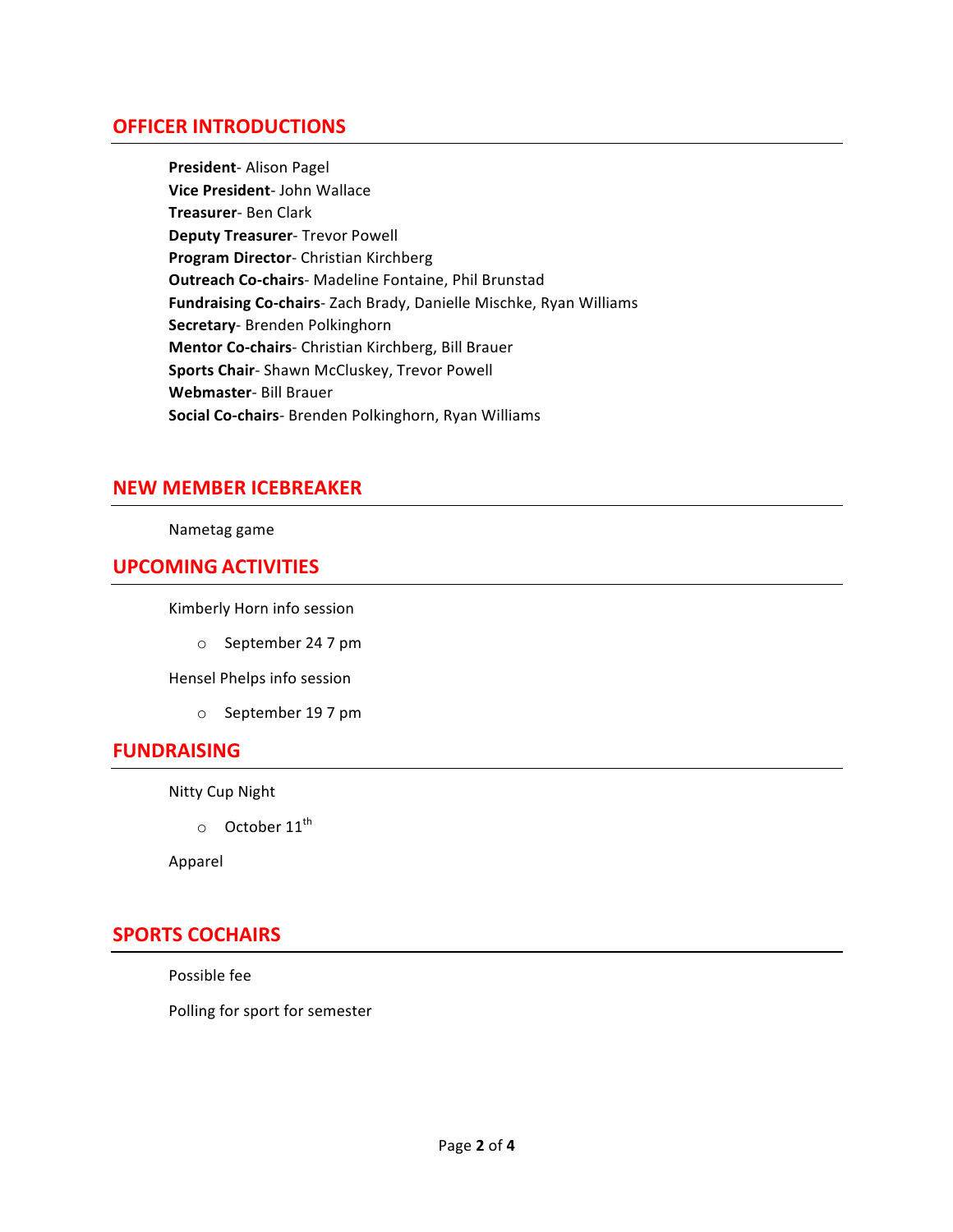### **OUTREACH**

Adopt-a-Highway

Habitat for Humanity

Wisconsin Science Festival

## **STEEL BRIDGE**

Info about club

o Design, fabricate, and assemble steel bridge.

New Rules

Regionals in Valparaiso

Nationals in El Paso Texas

General meeting September 17 (Monday)

# **CONCRETE CANOE**

#### Info about club

o Design, fabricate, and race a canoe made of concrete

#### Competition

- o Races
- o Technical Paper
- o Oral Presentation
- o Final Product

Regionals in Valparaiso

First lab day Friday 9/14

o 1-3 ECB1032

Canoe and Paddle Social Sunday 9/16

o Lot 60 Picnic Point